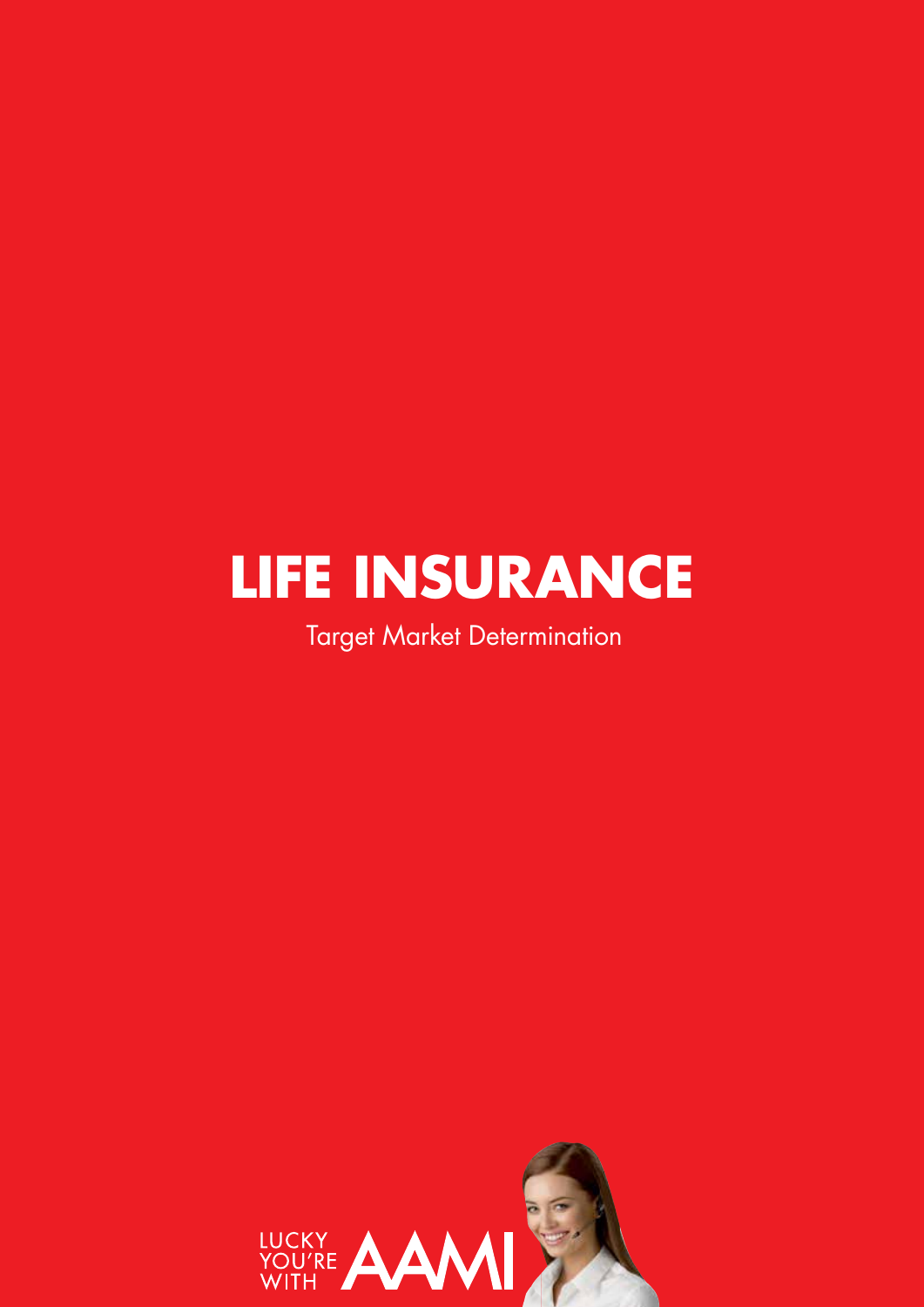## TARGET MARKET DETERMINATION (TMD)

| <b>Target Market</b><br><b>Determination (TMD):</b> | AAMI Life Insurance with Product Disclosure Statement (PDS) issue date<br>October 2021                                                                  |  |
|-----------------------------------------------------|---------------------------------------------------------------------------------------------------------------------------------------------------------|--|
| <b>Issuer of this TMD:</b>                          | TAL Life Limited (TAL Life)                                                                                                                             |  |
| <b>AFSL:</b>                                        | 237848                                                                                                                                                  |  |
| <b>Issuer ABN:</b>                                  | 70 0.50 109 4.50                                                                                                                                        |  |
| Date of TMD:                                        | October 2021                                                                                                                                            |  |
| <b>TMD version number:</b>                          |                                                                                                                                                         |  |
| <b>Next review date:</b>                            | No later than 30 September 2024 (unless a review trigger occurs prior, in which case the<br>review trigger will trigger an earlier review of this TMD). |  |

This Target Market Determination (TMD) sets out the target market for AAMI Life Insurance, triggers to review the target market and certain other information. This TMD forms part of the product design and distribution arrangements for AAMI Life Insurance (the **product**).

TThis document is not a Product Disclosure Statement, and is not a summary of the conditions, features or terms of the product. The terms and conditions of cover provided under AAMI Life Insurance are set out in the AAMI Life Insurance PDS, along with any Policy Schedule (if applicable) and persons interested in acquiring this product should carefully read those documents before deciding to purchase, or to continue to hold AAMI Life Insurance.

This document does not take into account any person's individual objectives, financial situation or needs. If a person has any questions about AAMI Life Insurance, please speak with a financial adviser or contact us on 13 22 44.

|                                                                                                                                                                                                                                                                    | <b>Life Cover</b>                                                                                                                                                                                                                                                                                                                                                                                                                                                                                                                                       | <b>Optional Severity Based Illness Cover</b>                                                                                                                                                                                                                                                                           |
|--------------------------------------------------------------------------------------------------------------------------------------------------------------------------------------------------------------------------------------------------------------------|---------------------------------------------------------------------------------------------------------------------------------------------------------------------------------------------------------------------------------------------------------------------------------------------------------------------------------------------------------------------------------------------------------------------------------------------------------------------------------------------------------------------------------------------------------|------------------------------------------------------------------------------------------------------------------------------------------------------------------------------------------------------------------------------------------------------------------------------------------------------------------------|
| <b>Product description</b><br>For full details regarding the<br>product description and terms<br>and conditions of this product,<br>refer to the Product Disclosure<br>Statement (PDS).                                                                            | Life Cover provides a lump sum payment in the<br>event of death or terminal illness.                                                                                                                                                                                                                                                                                                                                                                                                                                                                    | Optional Severity Based Illness Cover provides an<br>insured person with a lump sum payment in the<br>event of being diagnosed with a defined critical<br>illness of specified severity. The PDS sets out the<br>defined critical illness and specified severity.                                                      |
| <b>Key attributes</b><br>For full details on key attributes,<br>refer to the PDS or contact us<br>or your financial adviser for<br>eligibility criteria, terms and<br>conditions. Additional limitations<br>may apply depending on your<br>personal circumstances. | $\bullet$<br>policy lapses.<br>Premium structure - premiums can change over time.<br>$\bullet$<br>$\bullet$<br>for this product. Eligibility criteria for the life to be insured can include:<br>the age,<br>employment status,<br>residency status (Australian residents) and<br>product specific exclusions (set out in the PDS).<br>There may be exclusions and customisable benefits.<br>$\bullet$<br>Our underwriting process could also impact the price of the product, the sum insured and the terms and<br>conditions of the insurance policy. | The payment of premiums - if premiums are not paid when due, the policy may lapse in which case<br>the policyowner would no longer be covered and cannot make a claim if the event occurs after the<br>Eligibility criteria - certain persons may be ineligible for cover if they do not meet the eligibility criteria |

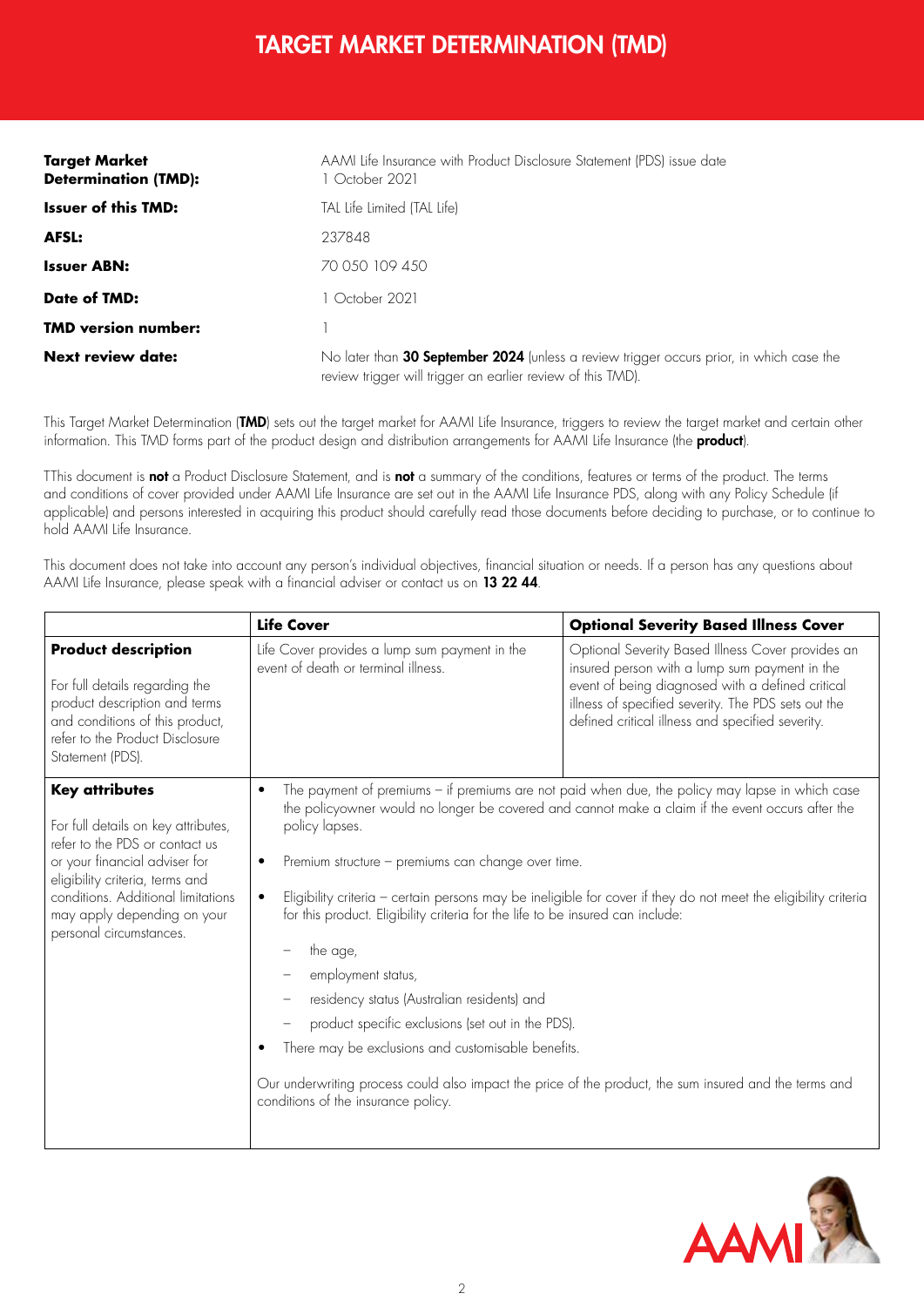|                                                                                                                                                                                                                                                                                                                                                               | <b>Life Cover</b>                                                                                                                                                                                                                                                                                                                                                                                                                                                                                                       | <b>Optional Severity Based Illness Cover</b>                                                                                                                                                                                                                                                                                                                                                                                                                                                                                                                                                                                                                                                  |
|---------------------------------------------------------------------------------------------------------------------------------------------------------------------------------------------------------------------------------------------------------------------------------------------------------------------------------------------------------------|-------------------------------------------------------------------------------------------------------------------------------------------------------------------------------------------------------------------------------------------------------------------------------------------------------------------------------------------------------------------------------------------------------------------------------------------------------------------------------------------------------------------------|-----------------------------------------------------------------------------------------------------------------------------------------------------------------------------------------------------------------------------------------------------------------------------------------------------------------------------------------------------------------------------------------------------------------------------------------------------------------------------------------------------------------------------------------------------------------------------------------------------------------------------------------------------------------------------------------------|
| <b>Key attributes</b>                                                                                                                                                                                                                                                                                                                                         | Key attributes include                                                                                                                                                                                                                                                                                                                                                                                                                                                                                                  | Key attributes include                                                                                                                                                                                                                                                                                                                                                                                                                                                                                                                                                                                                                                                                        |
| This product is insurance. It is not<br>a savings product. No refunds<br>are provided when the plan<br>ends, and it does not accumulate<br>a cash value. Like other<br>insurances, the premium you pay<br>provides protection if the insured<br>event happens.                                                                                                | The benefit is payable in the event of death or<br>$\bullet$<br>terminal illness.                                                                                                                                                                                                                                                                                                                                                                                                                                       | In order to claim a benefit, the specified<br>$\bullet$<br>condition must be diagnosed with a defined<br>critical illness of specified severity level.                                                                                                                                                                                                                                                                                                                                                                                                                                                                                                                                        |
| Likely objectives, financial<br>situation and needs of<br>consumers in the target<br>market<br>This product is insurance. It is not<br>a savings product. No refunds<br>are provided when the plan<br>ends, and it does not accumulate<br>a cash value. Like other<br>insurances, the premium you pay<br>provides protection if the insured<br>event happens. | This product is suitable for consumers who have a<br>need, or may in the future have a need, to pay for<br>outstanding financial commitments, or provide for<br>dependants in the event of death or terminal illness.                                                                                                                                                                                                                                                                                                   | This product is suitable for consumers who have a<br>need or may in the future need a lump sum payment<br>in the event of being diagnosed with a defined<br>critical illness of specified severity level.                                                                                                                                                                                                                                                                                                                                                                                                                                                                                     |
| <b>Financial situation of</b><br>consumers in the target<br>market which describes<br>their financial capacity<br>to meet the cost to<br>consumers of retaining<br><b>AAMI Life Insurance,</b><br>including any intention<br>to hold the product cover<br>over an extended period                                                                             | This product is suitable for consumers who have the financial capacity to pay premiums at their selected<br>frequency (premiums can and do change) in accordance with the chosen premium structure to retain the<br>product for the period of time it is intended to be held.<br>Consumers in the target market may pay the cost of premiums either directly from a bank account or credit<br>card.                                                                                                                     |                                                                                                                                                                                                                                                                                                                                                                                                                                                                                                                                                                                                                                                                                               |
| Demographic and<br>eligibility requirements<br>For all products, acceptance<br>is not guaranteed, and certain<br>exclusions and limitations may<br>apply following our underwriting<br>process.                                                                                                                                                               | This product would be suitable for consumers within<br>the relevant age requirements of 18 to 65 years<br>of age and have the financial capacity to fund the<br>costs of their cover.<br>Total and Permanent Disablement, Income<br>Protection, redundancy and unemployment are not<br>covered by this product.                                                                                                                                                                                                         | This product would be suitable for consumers within<br>the relevant age requirements of 18 to 55 years of<br>age and have the financial capacity to fund the<br>costs of their cover.<br>Total and Permanent Disablement, Income Protection,<br>redundancy and unemployment are not covered by<br>this product.                                                                                                                                                                                                                                                                                                                                                                               |
| An explanation of the<br>appropriateness of the<br>product for the target<br>market                                                                                                                                                                                                                                                                           | Broadly, the target market comprises those who<br>have or expect to have outstanding financial<br>commitments that will not be satisfied in the event of<br>their own or another person's (i.e. the life insured's)<br>death or terminal illness and who have a capacity<br>to pay potentially variable premiums on an ongoing<br>basis. As the product pays a lump sum on death<br>or terminal illness it is therefore likely to meet the<br>needs, or go towards meeting the needs, of those<br>in the target market. | Broadly, the target market comprises those who<br>have or expect to have outstanding financial<br>commitments that will not be satisfied in the event of<br>their own or another person's (i.e. the life insured's)<br>suffering a critical illness*, and who have a capacity<br>to pay potentially variable premiums on an ongoing<br>basis. As the product pays a lump sum on the life<br>insured suffering a critical illness*, it is therefore<br>likely to meet the needs, or go towards meeting the<br>needs, of those in the target market.<br>*A reference to critical illness means meeting all the<br>required criteria as set out in the PDS for the specific<br>critical illness. |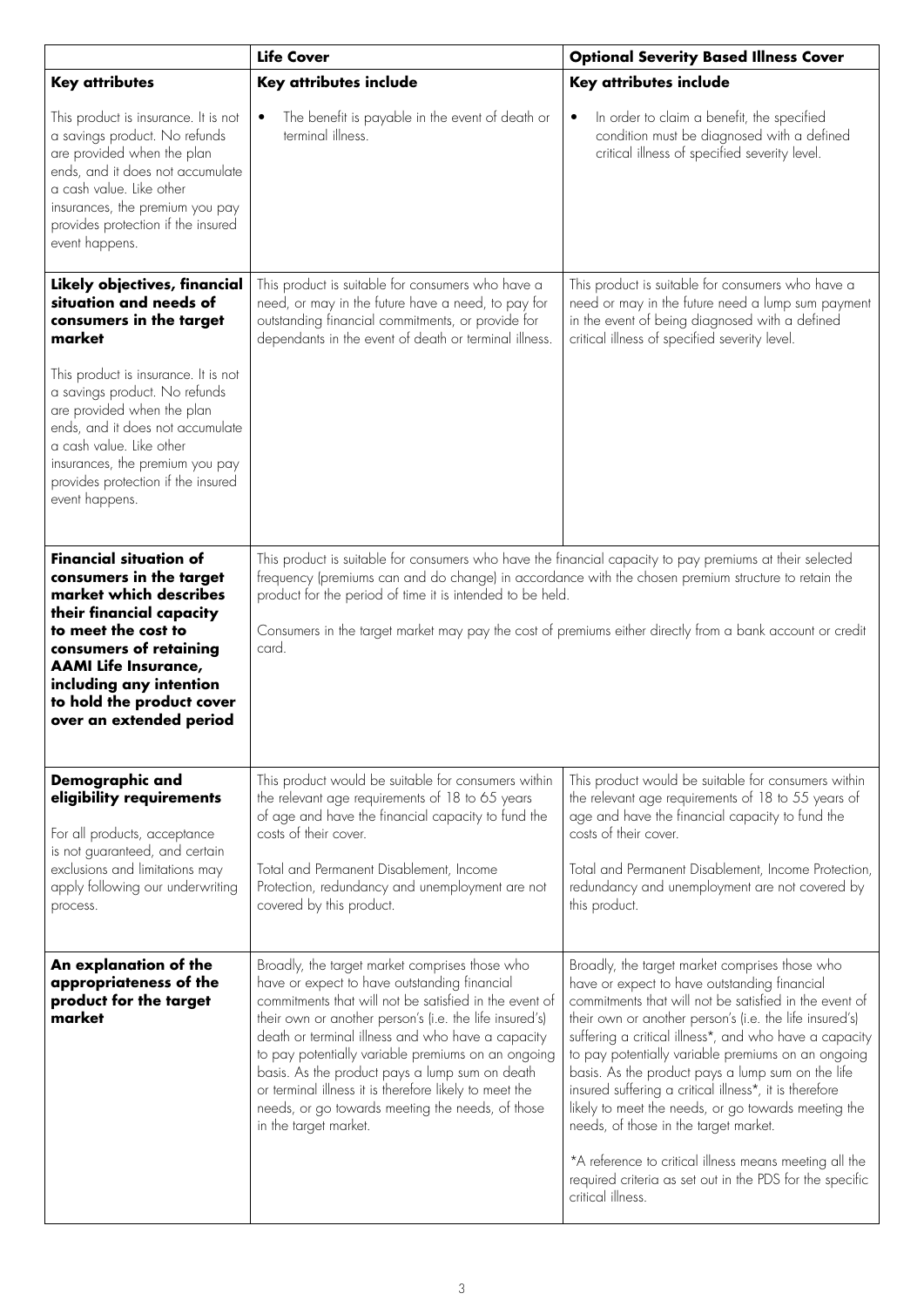| <b>AAMI Life Insurance distribution requirements</b>                                                                                                                                                                                  |                                                                                                                                                                                                                                                                                                                                                                                                            |  |
|---------------------------------------------------------------------------------------------------------------------------------------------------------------------------------------------------------------------------------------|------------------------------------------------------------------------------------------------------------------------------------------------------------------------------------------------------------------------------------------------------------------------------------------------------------------------------------------------------------------------------------------------------------|--|
|                                                                                                                                                                                                                                       |                                                                                                                                                                                                                                                                                                                                                                                                            |  |
| Specify any conditions and<br>restrictions on retail product<br>distribution conducted in relation<br>to the product (distribution<br>conditions), other than a condition<br>or restriction imposed by or under<br>another provision. | Distribution of product with personal advice<br>Financial advisers will typically consider a customer's personal circumstances, needs and objectives<br>$\bullet$<br>when making a recommendation to purchase or to continue to hold AAMI Life Insurance.                                                                                                                                                  |  |
|                                                                                                                                                                                                                                       | Distribution of product without personal advice                                                                                                                                                                                                                                                                                                                                                            |  |
|                                                                                                                                                                                                                                       | AAMI Life Insurance may be distributed without personal financial product advice (AAMI Life<br>$\bullet$<br>Insurance may be purchased online or over the phone in this manner). For distribution without<br>personal advice, distributors should have in place, where appropriate, processes as applicable,<br>relating to call scripts (e.g. call centres), training, monitoring and quality assurance). |  |
|                                                                                                                                                                                                                                       | Certain features of AAMI Life Insurance are not available for certain straight through online purchases.<br>$\bullet$                                                                                                                                                                                                                                                                                      |  |
| Why these distribution conditions                                                                                                                                                                                                     | Distribution under a personal advice model                                                                                                                                                                                                                                                                                                                                                                 |  |
| and restrictions will make it more<br>likely that the consumers who take<br>up the product are in the target<br>market.                                                                                                               | Consumers that obtain personal advice are more likely to be in the target market for this product<br>because advisers have a duty to act in their best interest when providing personal advice.                                                                                                                                                                                                            |  |
|                                                                                                                                                                                                                                       | Distribution not under personal advice                                                                                                                                                                                                                                                                                                                                                                     |  |
|                                                                                                                                                                                                                                       | Consumers are more likely to be in the target market if distributors distribute the product in alignment<br>$\bullet$<br>with the issuer's distribution conditions relating to the relevant distribution channel, including where<br>applicable and appropriate having processes in place in relation to scripting, training, monitoring<br>and quality assurance.                                         |  |
|                                                                                                                                                                                                                                       | Entry criteria for AAMI Life Insurance will broadly control how consumers in the target market may<br>$\bullet$<br>access the product.                                                                                                                                                                                                                                                                     |  |

| <b>AAMI Life Insurance review triggers</b>                                                                                                    |                                                                                                                                                                                                                                        |  |
|-----------------------------------------------------------------------------------------------------------------------------------------------|----------------------------------------------------------------------------------------------------------------------------------------------------------------------------------------------------------------------------------------|--|
| Specify events and circumstances<br>(review triggers) that<br>would reasonably suggest that<br>the determination is no longer<br>appropriate. | Review trigger 1: The commencement of a significant change in law that materially affects the<br>product design, distribution of the product or class of products that includes this product.                                          |  |
|                                                                                                                                               | Review trigger 2: Product performance is materially inconsistent with the product issuer's expectations<br>of the appropriateness of the product to consumers having regard to:                                                        |  |
|                                                                                                                                               | product claim ratios<br>a.                                                                                                                                                                                                             |  |
|                                                                                                                                               | the number of paid, denied and withdrawn claims<br>b.                                                                                                                                                                                  |  |
|                                                                                                                                               | the number of policies sold<br>C.                                                                                                                                                                                                      |  |
|                                                                                                                                               | policy lapse or cancellation rates<br>d.                                                                                                                                                                                               |  |
|                                                                                                                                               | percentage of applications not accepted<br>е.                                                                                                                                                                                          |  |
|                                                                                                                                               | f.<br>eligibility requirements at inception of policy.                                                                                                                                                                                 |  |
|                                                                                                                                               | Review trigger 3: Significant or unexpectedly high number of complaints regarding product design,<br>claims and distribution conditions that would reasonably suggest that this TMD is no longer appropriate.                          |  |
|                                                                                                                                               | Review trigger 4: The product issuer determines that a significant dealing in the product outside the<br>target market (except for an excluded dealing) has occurred.                                                                  |  |
|                                                                                                                                               | Review trigger 5: The use of Product Intervention Powers in relation to the distribution or design of this<br>product where the product issuer considers this to be a reasonable indication that this TMD is no longer<br>appropriate. |  |